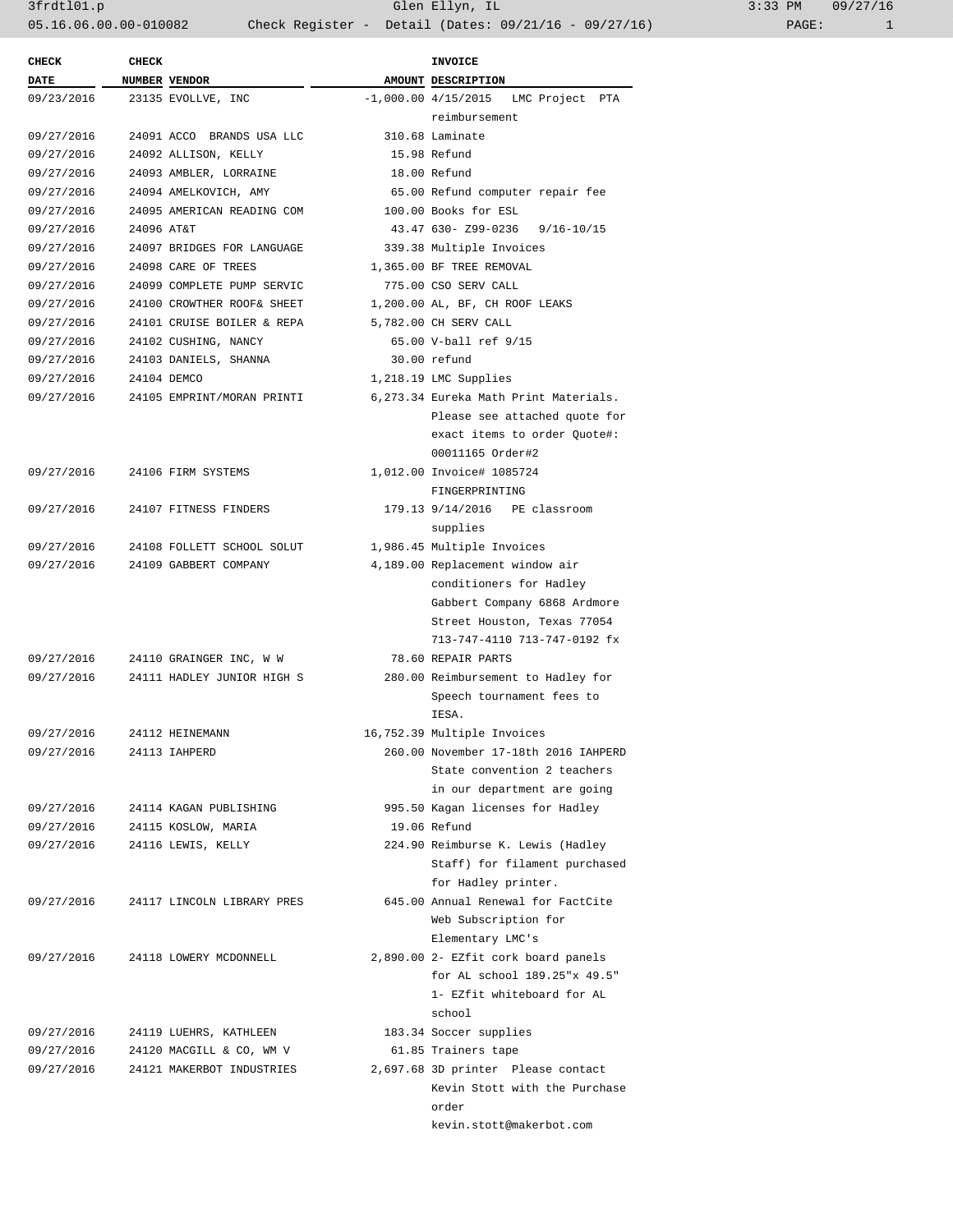3frdtl01.p Glen Ellyn, IL 3:33 PM 09/27/16 05.16.06.00.00-010082 Check Register - Detail (Dates: 09/21/16 - 09/27/16) PAGE: 2

| <b>CHECK</b> | <b>CHECK</b>         |                            |  | <b>INVOICE</b>                      |  |  |
|--------------|----------------------|----------------------------|--|-------------------------------------|--|--|
| <b>DATE</b>  | <b>NUMBER VENDOR</b> |                            |  | AMOUNT DESCRIPTION                  |  |  |
|              |                      |                            |  | $347 - 238 - 2413$                  |  |  |
| 09/27/2016   |                      | 24122 NATIONAL SCHOOL FORM |  | 210.80 9/19/2016<br>school supplies |  |  |
|              |                      |                            |  | bus tags                            |  |  |
| 09/27/2016   |                      | 24123 OFFICE DEPOT         |  | 536.81 Multiple Invoices            |  |  |
| 09/27/2016   | 24124 PCM            |                            |  | 276.69 Barcode Scanners for         |  |  |
|              |                      |                            |  | Inventory Use                       |  |  |
| 09/27/2016   |                      | 24125 PEPPER, J W & SONS   |  | 163.74 Chorus Music                 |  |  |
| 09/27/2016   |                      | 24126 PIDU, CHARITY        |  | 18.00 refund                        |  |  |
| 09/27/2016   |                      | 24127 PIERCE, VANESSA      |  | 16.00 refund                        |  |  |
| 09/27/2016   |                      | 24128 REALLY GOOD STUFF IN |  | 161.03 Multiple Invoices            |  |  |
| 09/27/2016   |                      | 24129 ROYAL FIREWORKS PRES |  | 115.50 The Word Within The Word -   |  |  |
|              |                      |                            |  | student and teacher editions        |  |  |
| 09/27/2016   |                      | 24131 SCHOOL SPECIALTY     |  | 1,823.40 Multiple Invoices          |  |  |
| 09/27/2016   |                      | 24132 SHALANKO, JOHN       |  | 60.00 Soccer ref 9/20               |  |  |
| 09/27/2016   |                      | 24133 SOUTHPAW ENTERPRISES |  | 442.00 4x8 Rainbow Mat & Theraband  |  |  |
|              |                      |                            |  | Exercise Ball.                      |  |  |
| 09/27/2016   |                      | 24134 SOUEEGEE BROTHERS    |  | 522.00 PE Uniforms for Free and     |  |  |
|              |                      |                            |  | Reduced Students                    |  |  |
| 09/27/2016   |                      | 24135 TIERNEY BROTHERS INC |  | 913.00 Replacement Lamps for Epson  |  |  |
|              |                      |                            |  | Projectors                          |  |  |
| 09/27/2016   |                      | 24136 TYCO INTEGRATED SECU |  | 6,548.34 SECURITY 10/1-12/31/16     |  |  |
| 09/27/2016   |                      | 24137 TYLER, DAWN          |  | 65.00 V-ball ref 9/20               |  |  |
| 09/27/2016   |                      | 24138 VERITIV OPERATING CO |  | 2,932.50 Multiple Invoices          |  |  |
| 09/27/2016   |                      | 24139 VORIS MECHANICAL INC |  | 1,346.15 FG SERV CALL               |  |  |
| 09/27/2016   |                      | 24140 WEST MUSIC CO        |  | 424.30 Multiple Invoices            |  |  |
| 09/27/2016   |                      | 24141 WEVIDEO INC          |  | 773.00 We Video Annual Subscription |  |  |
|              |                      |                            |  | Renewal for Hadley LMC              |  |  |
| 09/27/2016   |                      | 24142 WM H SADLIER INC     |  | 274.53 Vocabulary Books for Hadley  |  |  |
|              |                      |                            |  | Students                            |  |  |

Totals for checks 66,678.73